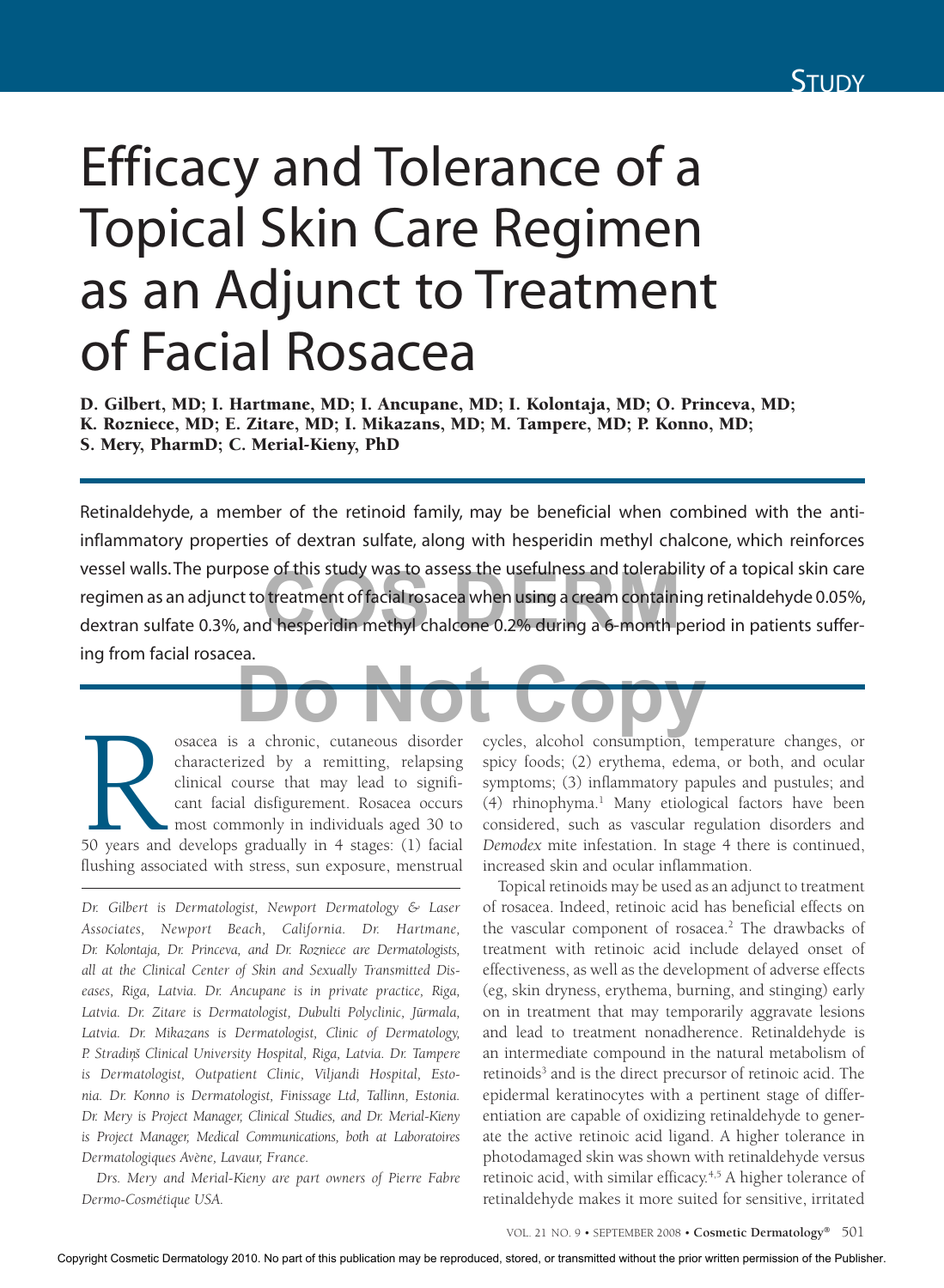| TABLE 1                                                 |             |  |
|---------------------------------------------------------|-------------|--|
| <b>Distribution of Fitzpatrick</b><br><b>Skin Types</b> |             |  |
| <b>Fitzpatrick Skin Type</b>                            | Patients, % |  |
|                                                         | 43          |  |
| $\mathbf{I}$                                            | g           |  |
| III                                                     | 42          |  |
|                                                         | 6           |  |

skin in conditions such as rosacea and red face syndrome.<sup>6</sup> A study by Vienne et al<sup>7</sup> demonstrated that daily application of retinaldehyde 0.05% cream for 5 months yielded positive, statistically significant outcomes in 75% of patients. Specifically, improvements were found in erythema and telangiectasias, which are the vascular components of rosacea. In vitro studies have demonstrated that retinaldehyde inhibits vascular endothelial growth factor expression, which occurs via the anti–AP1 transcription factor activity.<sup>8,9</sup> However, dextran sulfate is a polysulfated carbohydrate with anti-inflammatory properties,<sup>10</sup> and hesperidin methyl chalcone reinforces the vein walls.

Our study assessed the efficacy and tolerance of a topical skin care regimen that was used during a 6-month period, combining retinaldehyde 0.05%, dextran sulfate 0.3%, and hesperidin methyl chalcone 0.2% as an adjunct to treatment of facial rosacea. the efficacy and tolerance of<br>gimen that was used during a<br>ining retinaldehyde 0.05%, dex-<br>**TABLE 2** 

# Materials and Methods

## Patients

Ninety-six patients with stage 1, 2, or 3 rosacea were included in this open-label, multicenter study conducted in Estonia and Latvia from November 2005 to July 2006. Patients applied a cream to the face once daily that contained retinaldehyde 0.05%, dextran sulphate 0.3%, and hesperidin methyl chalcone 0.2% either in the morning or in the evening for 6 months. To protect the skin from sun exposure, patients applied a broad-spectrum sunscreen with an SPF of 50 or higher that contained a combination of titanium dioxide, zinc oxide, and tocopherol precursor.

## Clinical Efficacy

Clinical signs were evaluated during the 6-month period at 4 visits, with the first visit at baseline, and on days 60, 120, and 180. A 4-point scale was used to evaluate the clinical signs where  $0=$ absent,  $1=$ slight,  $2=$ moderate, and 3=severe. Objective criteria, including erythema, telangiectasia, skin dryness, and scaling were evaluated by investigators.

Subjective criteria, including pruritus, skin discomfort, burning sensation, skin tightness, and facial flushing were evaluated by the patients. Digital photographs of the patients were taken during each of the 4 visits.

Global efficacy was evaluated at days 60, 120, and 180 using a 5-point scale where  $0=$ none,  $1=$ slight,  $2=$ moderate,  $3$ =notable, and  $4$ =very notable.

Global tolerance was evaluated at the time of application using a 4-point scale where  $0=$ very bad, 1=bad,  $2 =$ good, and  $3 =$ very good. Patient and investigator satisfaction was also evaluated.

## Statistical Analysis

All statistical tests were 2-sided. The risk of type I error (a) was set at 5%. Student *t* test or Wilcoxon signed rank test and Shapiro-Wilk normality tests were performed to check the efficacy parameters, including objective and subjective criteria, number of facial flushes, and overall efficacy, as well as the global tolerance of the treatment.

# **RESULTS**

## Patients

The average age of the patients was 44 years and the majority of patients (93%) were women. Table 1 shows the distribution of the patients' Fitzpatrick skin types, and the anti-AP1 tran-<br>
However, dextran sulfate is a majority of patients (93%) were women. Table 1 shows<br>
with anti-inflammatory prop-<br>
the distribution of the patients' Fitzpatrick skin types,<br>
ethyl chalcone reinforces mal, combination, and oily skin types.

# Table 2

# **Distribution of Skin Types**

| Skin Type   | Patients, % |
|-------------|-------------|
| Normal      | 16          |
| Oily        | 41          |
| Combination | 43          |

# Table 3

# **Factors Inducing Facial Flushes**

| <b>Factors</b>        | Patients, % |
|-----------------------|-------------|
| Temperature variation | 88          |
| Alcohol consumption   | 87          |
| Sun exposure          | 69          |
| Spicy foods           | 56          |
| Cosmetics             | 39          |

502 **Cosmetic Dermatology®** • september <sup>2008</sup> • Vol. 21 No. 9

Copyright Cosmetic Dermatology 2010. No part of this publication may be reproduced, stored, or transmitted without the prior written permission of the Publisher.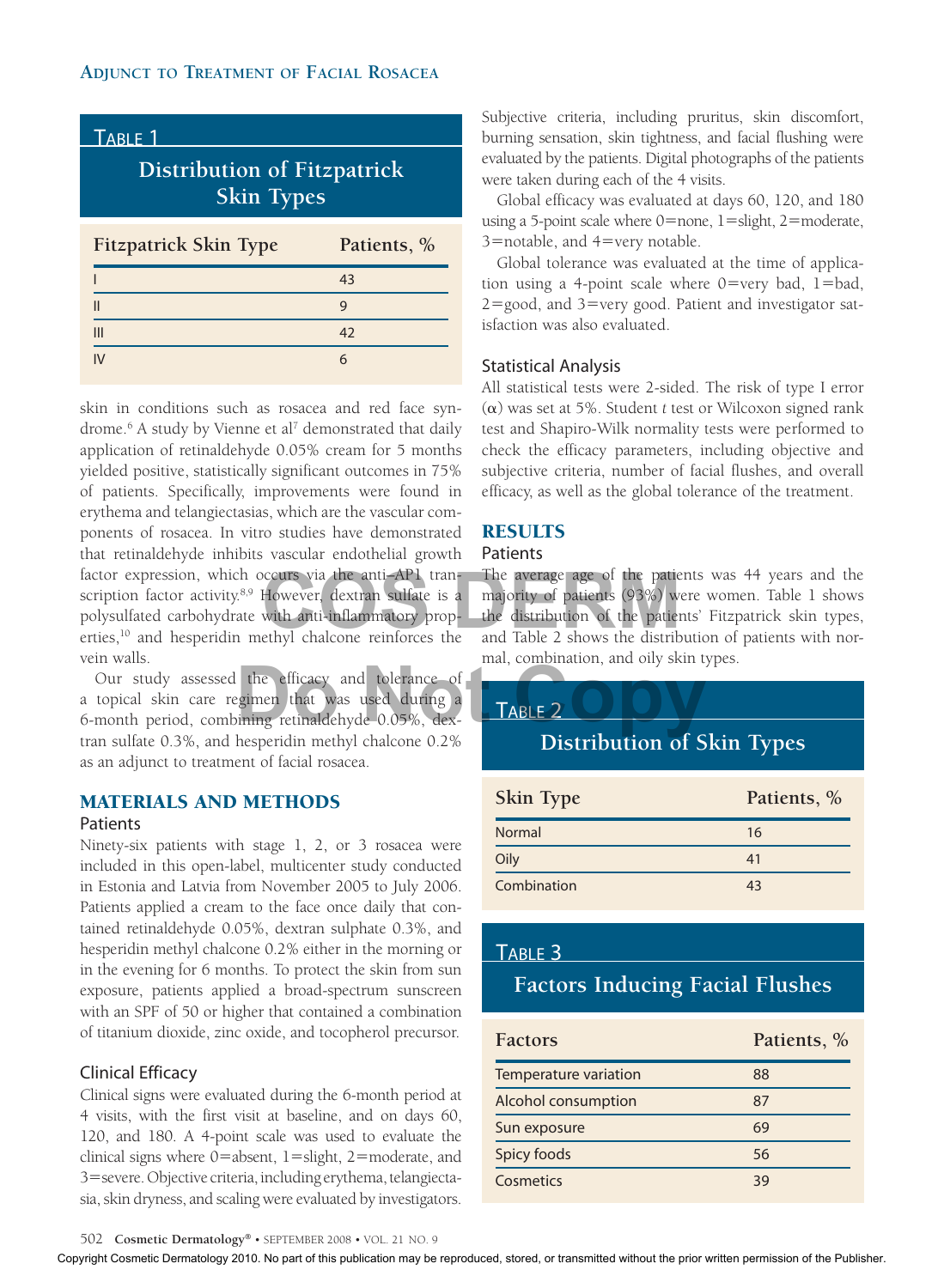



Figure 1. Evolution of objective clinical criteria with significant improvement throughout the treatment period of 180 days. Clinical criteria were evaluated by dermatologists. Asterisk indicates  $P$ <.0001 versus baseline.

A family history of rosacea spanning nearly 11 years was reported in 54% of the patients. Patients presented an average of 3 facial flushes per day and 17 facial flushes per week. The mean duration of facial flushes was 11 minutes.

The patients reported 1 or more factors inducing facial flushes (Table 3). Rosacea affected the patients' quality of life by disrupting their activities and relationships. Fiftyfive percent reported a disruption of professional activities; 49% reported a disruption of leisure activities (eg, sports); and 49% reported a disruption of social relationships. determines and relationships. Fitty-detector of 80% infough day 160.<br>
Interpretion of professional activities;<br>
on of leisure activities (eg, sports);<br> **Datient and Investigator Satisfaction**<br>
At day 60, 90% of the investi

Within 6 months of the study, 30% of the patients received one or more therapeutic or cosmetic treatments for rosacea. Twenty percent of patients had used topical skin care products; 13% of patients had used topical antibiotics; 8% of patients had used systemic antibiotics; and 3% of patients had used azelaic acid or resorcin solution.

#### Clinical Efficacy

All the clinical criteria were significantly improved (*P*<.0001) through the 6-month treatment period (Figure 1). All subjective criteria were significantly improved ( $P$ <.0005) at day 60. Improvement continued through day 180 (*P*<.0001) (Figure 2).

Decreased frequency and duration of facial flushes through day 120 was a primary efficacy parameter. The number of facial flushes per day and per week and the duration of facial flushes statistically decreased ( $P$ <.0001) in a highly significant way from day 60 and continued decreasing from day 60 to day 120 in a statistically significant way  $(P<.0001)$ , as well as from day 120 to day 180 (*P*<.0001) for the 3 efficacy parameters.

At day 180, the investigators reported global efficacy as notable or very notable in 46% of the patients. This



Figure 2. Evolution of subjective clinical criteria with significant improvement at day 60 and continued improvement through day 180. Subjective criteria were evaluated by patients. Asterisk indicates  $P<.0001$  versus baseline; dagger,  $P<.0005$  versus baseline.

improvement was visible in the digital photographs taken at each of the 4 visits.

#### Tolerance and Adherence

The investigator reported global tolerance as good or very good in 93%, 94%, and 96% of the patients at days 60, 120, and 180, respectively. Adherence ranged from 96% at day 60 to 86% through day 180. In duration of facial flushes was<br>
The investigator reported global tol<br>
or more factors inducing facial<br>
good in 93%, 94%, and 96% of the<br>
diffected the patients' quality of 120, and 180, respectively. Adhere

### Patient and Investigator Satisfaction

patients reported the usefulness of the cream containing retinaldehyde 0.05%, dextran sulfate 0.3%, and hesperidin methyl chalcone 0.2% as an adjunct to treatment of facial rosacea as satisfactory or very satisfactory.

At day 180, 71% of the investigators reported that the cream containing retinaldehyde 0.05%, dextran sulfate 0.3%, and hesperidin methyl chalcone 0.2% was more effective than the usual products, and 95% of the patients wanted to continue the treatment.

#### Discussion

Great strides have been made during the last decade in treating rosacea. For mild pustular and papular rosacea, topical prescription agents such as metronidazole and azelaic acid have been introduced. For the more severe forms of pustular and nodular rosacea, oral tetracycline antibiotics have been introduced. In some cases, isotretinoin has been used. One of the most challenging aspects of rosacea is the facial erythema that may appear to be the only symptom, or may accompany other manifestations, and for which most traditional treatments fail or are only minimally effective. Most patients have relied on expensive intense pulsed light devices or pulsed dye